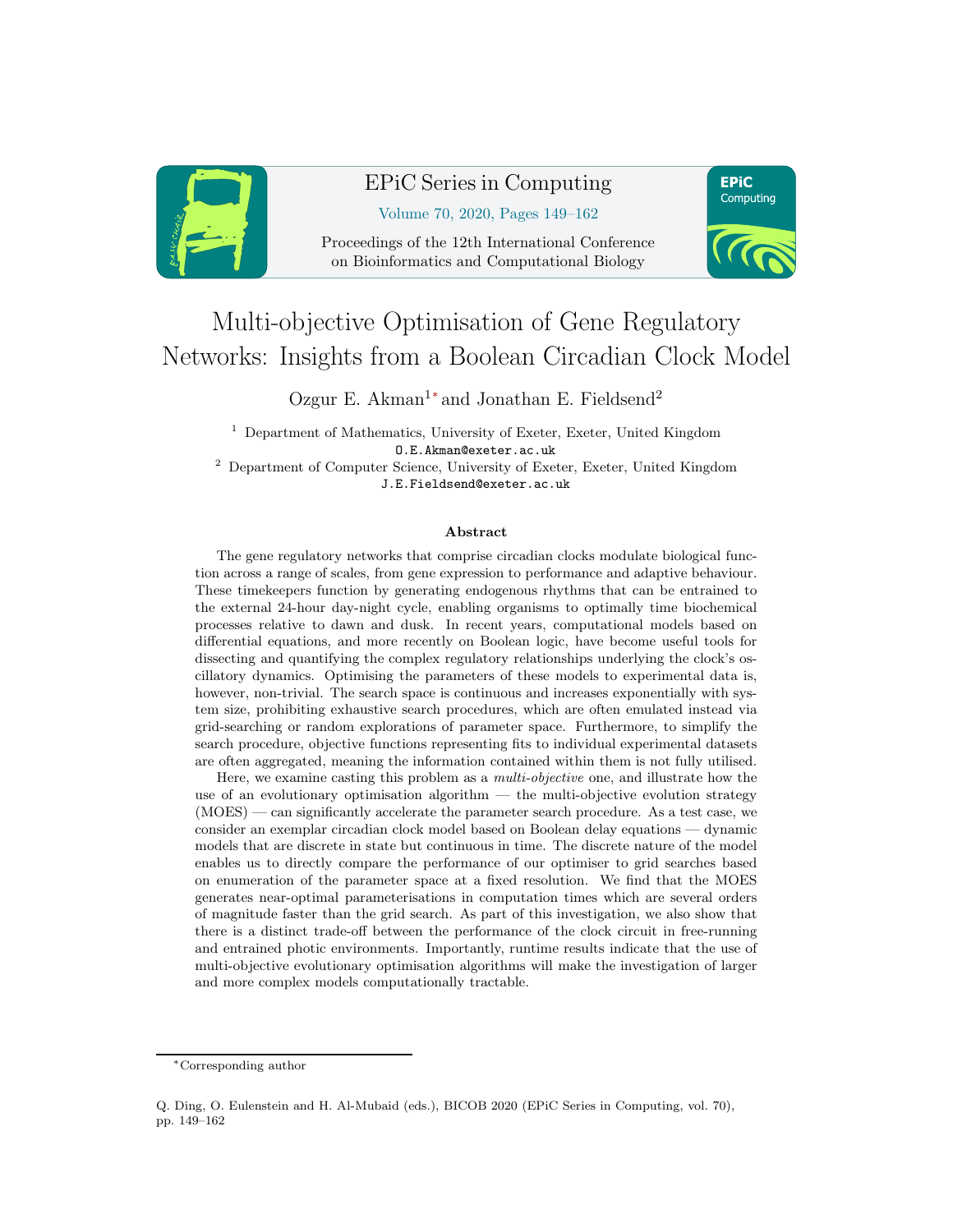## 1 Introduction

Mathematical modelling of gene regulatory networks (GRNs) is a critical component of computational biology. Arguably, parameter optimisation is the key bottleneck in constructing such models, because the kinetic parameters quantifying the biochemical processes comprising a GRN are typically unknown — or difficult to measure in  $vivo$  — and are therefore constrained by fitting to experimental data [\[1](#page-12-0)[–4\]](#page-12-1). Comprehensive parameter space explorations are necessary for alternative models of a GRN to be quantitatively compared and for the assumptions made in constructing a model to be rigorously assessed  $[5-10]$ . Unfortunately, comprehensive searches rapidly become intractable with increasing model size due to the parameter explosion problem. Currently, this issue restricts the complexity and predictive power of the GRN models that can be constructed. Consequently, there is a pressing need for robust optimisation algorithms capable of dealing with highly parametrised computational biology models, allied with alternative modelling methods that reduce the complexity of the models themselves [\[11,](#page-12-4) [12\]](#page-12-5).

In terms of alternative modelling methods, approaches based on Boolean logic provide a significant reduction in complexity compared to more biochemically detailed methods  $(e.g.$  differential equation modelling). In Boolean models, the activity of each gene is described by a two-state variable taking the value ON (1) or OFF (0), indicating that its products are present or absent, respectively. Biochemical interactions are represented by simple binary functions, or logic gates, that calculate the state of a gene from the activation state of its upstream components [\[13–](#page-12-6)[17\]](#page-12-7). This approximation dramatically reduces both the number of system components and the number of system parameters, whilst still enabling complex dynamical behaviour to be reproduced [\[4\]](#page-12-1). In terms of optimisation algorithms, computational biology has not yet fully exploited the powerful techniques afforded by the evolutionary computation field. Moreover, although multi-objective methods have begun to be utilised [\[18,](#page-12-8) [19\]](#page-12-9), it is still common to cast the problem as a uni-objective one, in which the objective function is a weighted sum of leastsquares terms, each of which measures the goodness of fit of the model to a dataset measured under a particular experimental protocol (e.g. temperature, light environment, genetic background *etc.*) [ $1-4,20,21$  $1-4,20,21$  $1-4,20,21$ ]. However, combining multiple criteria into a single measure to optimise requires a priori expression of preferences, and if a linear sum is used, and the criteria trade-off is non-convex, then only extreme solutions will actually be returned (see e.g.  $[22]$ ).

Here, we demonstrate that a better approach is to cast the problem as a multi-objective one. As a test case, we optimise an exemplar Boolean GRN model to synthetic experimental data, comparing our results with those obtained previously using grid-searching [\[4\]](#page-12-1). The multiobjective optimiser is seen to provide solutions equivalent to or better than those achieved through grid search in orders of magnitude fewer function evaluations. It also does not require a priori preference articulation in terms of criteria, which may bias the final solution returned, instead returning a set of optimal trade-off solutions to be selected from a posteriori.

## 2 Modelling circadian clocks

Circadian clocks are gene networks found in almost all organisms, controlling biological processes ranging from cyanobacterial cell division to human sleep-wake cycles [\[23\]](#page-12-13). These networks operate by generating endogenous ∼24 hour oscillations in gene expression that can synchronise to the external light-dark cycle. This entrainment process enables organisms to optimally time biochemical processes relative to dawn and dusk, thereby providing an adaptive advantage [\[24\]](#page-12-14). The core clocks of different organisms appear to have a similar structure, based on interlocked sets of negative gene-protein feedback loops augmented by additional positive loops [\[25\]](#page-12-15).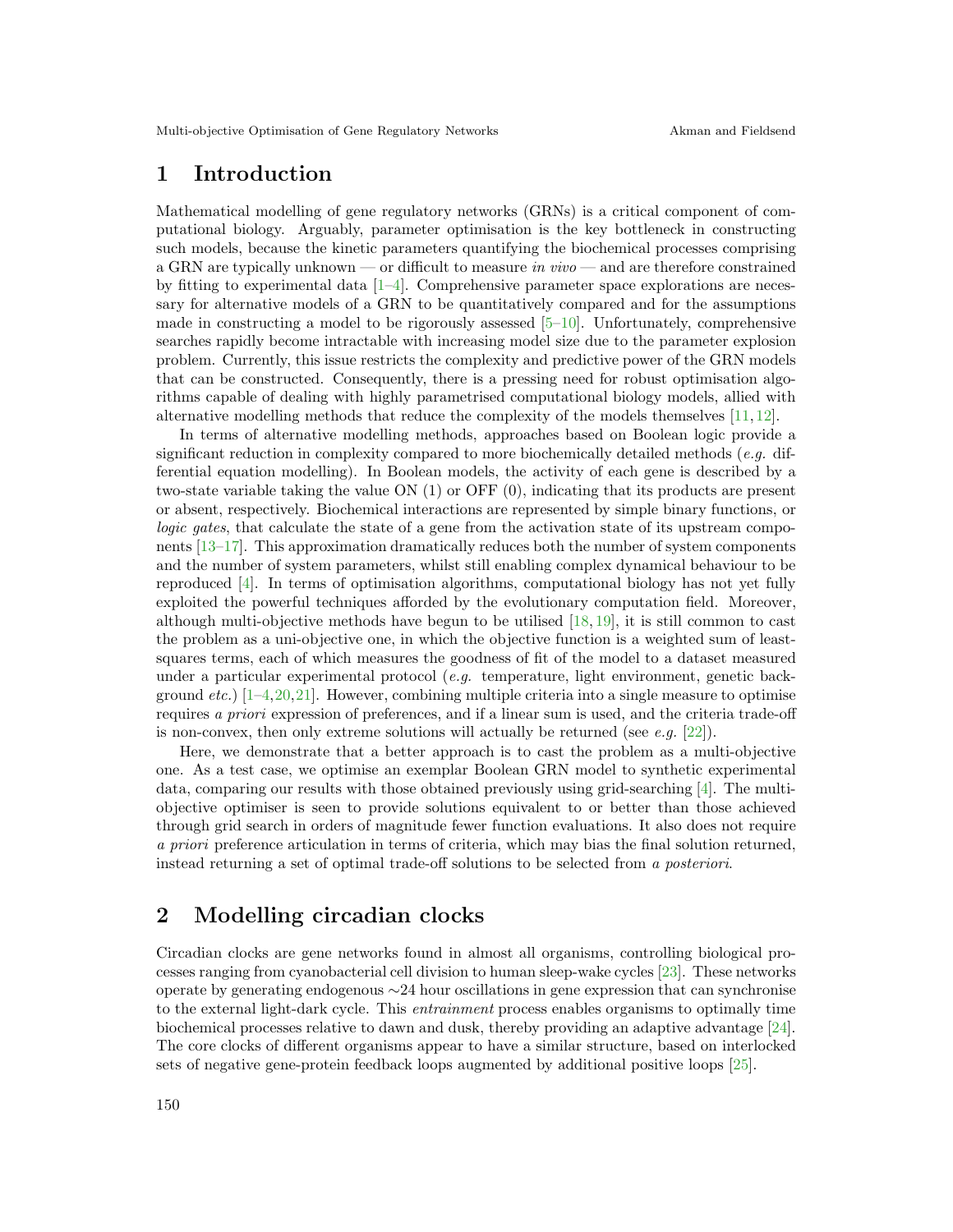#### 2.1 An exemplar clock model

Computational models of these feedback structures have proved useful in elucidating the general design principles of clocks, and have also led to the discovery of novel circadian regulators [\[1–](#page-12-0) [4,](#page-12-1)[21,](#page-12-11)[25](#page-12-15)[–28\]](#page-12-16). The majority of clock models constructed thus far have been based on differential equations and possess on the order of 10 to 100 parameters  $[4,25]$  $[4,25]$ . A canonical model of this type is the minimal ordinary differential equation (ODE) model of the clock in the fungus Neurospora crassa, based on a single negative feedback loop in which the frequency (FRQ) gene is repressed by its protein product.  $FRQ$  transcription is upregulated by light, thereby providing a mechanism for light entrainment [\[29\]](#page-12-17). The model comprises 3 differential equations describing the dynamics of FRQ mRNA and the cytoplasmic and nuclear forms of FRQ protein:

<span id="page-2-0"></span>
$$
\frac{dM}{dt} = (v_s + L(t)) \frac{k_I^N}{k_I^N + P_n^N} - v_m \frac{M}{k_m + M},
$$
\n
$$
\frac{dP_c}{dt} = k_s M - v_d \frac{P_c}{k_d + P_c} - k_1 P_c + k_2 P_n,
$$
\n
$$
\frac{dP_n}{dt} = k_1 P_c - k_2 P_n,
$$
\n
$$
L(t) = \begin{cases} L_M & \text{if } t_{DAWN} \le \text{mod} \ (t, 24) \le t_{DUSK}, \\ 0 & \text{otherwise.} \end{cases}
$$
\n(1)

A circuit diagram of the model can be seen in Fig.  $1(a)$  $1(a)$ . As is common for models of this type, Hill and Michaelis-Menten kinetics are assumed for transcription and degradation respectively, whilst translation and transport are modelled as first order reactions. Collectively, the reactions are parameterised by 10 kinetic constants, the values of which are taken from the original study [\[29\]](#page-12-17). In the M equation of system [\(1\)](#page-2-0), the forcing term  $L(t)$  models the effect of light, which perturbs the clock by upregulating  $FRQ$  transcription. Setting L to 0 simulates constant darkness (DD), yielding free-running oscillations with a period of just under 24 hours [\[29\]](#page-12-17). Entrainment to light-dark  $(LD)$  cycles is modelled by switching  $L$  between 0 and a maximum value  $L_M$  at lights-on  $(t_{DAWN})$ , and then switching L back to 0 at lights-off  $(t_{DUSK})$ .

#### 2.2 The Boolean model formalism

In this study, we consider a particular class of Boolean models that are well-suited to simulations of GRNs — Boolean delay equations (BDEs) [\[4,](#page-12-1) [14,](#page-12-18) [16,](#page-12-19) [17,](#page-12-7) [30\]](#page-12-20). BDEs are parameterised by a collection of logic gates together with the set of signalling delays that specify the time it takes for state changes to take effect  $[14]$ . In previous work, Akman *et al.* introduced a general scheme for modelling biochemical oscillators using this formalism, constructing Boolean versions of several clock models [\[4\]](#page-12-1). These included model [\(1\)](#page-2-0), which can be expressed in general BDE form as:

<span id="page-2-1"></span>
$$
x_{M}(t) = G(x_{P}(t - \tau_{2}), g_{2}) \text{ OR } L(t - \tau_{3}), \quad x_{P}(t) = G(x_{M}(t - \tau_{1}), g_{1}). \tag{2}
$$

The circuit diagram for this model is shown in Fig. [1\(](#page-3-0)b). In [\(2\)](#page-2-1),  $x_M$  is FRQ mRNA,  $x_P$  is lumped FRQ protein (combining the cytoplasmic and nuclear forms) and  $\tau = (\tau_1, \tau_2, \tau_3)$  are the signalling delays. The light input  $L(t)$  is as in eqn. [\(1\)](#page-2-0), with  $L_M$  taking values 0 or 1.

The function  $G(x, g)$  in [\(2\)](#page-2-1) implements the identity or NOT gate, modelling activation and repression by x respectively, depending on the value of the bit  $g: G(x, 0) = x, G(x, 1) = NOT x$ . The bitstring  $g = g_1 g_2$  thus specifies the collection of logic gates, referred to as the *logic* configuration  $(LC)$ . There are 4 possible LCs, consistent with the underlying directed graph of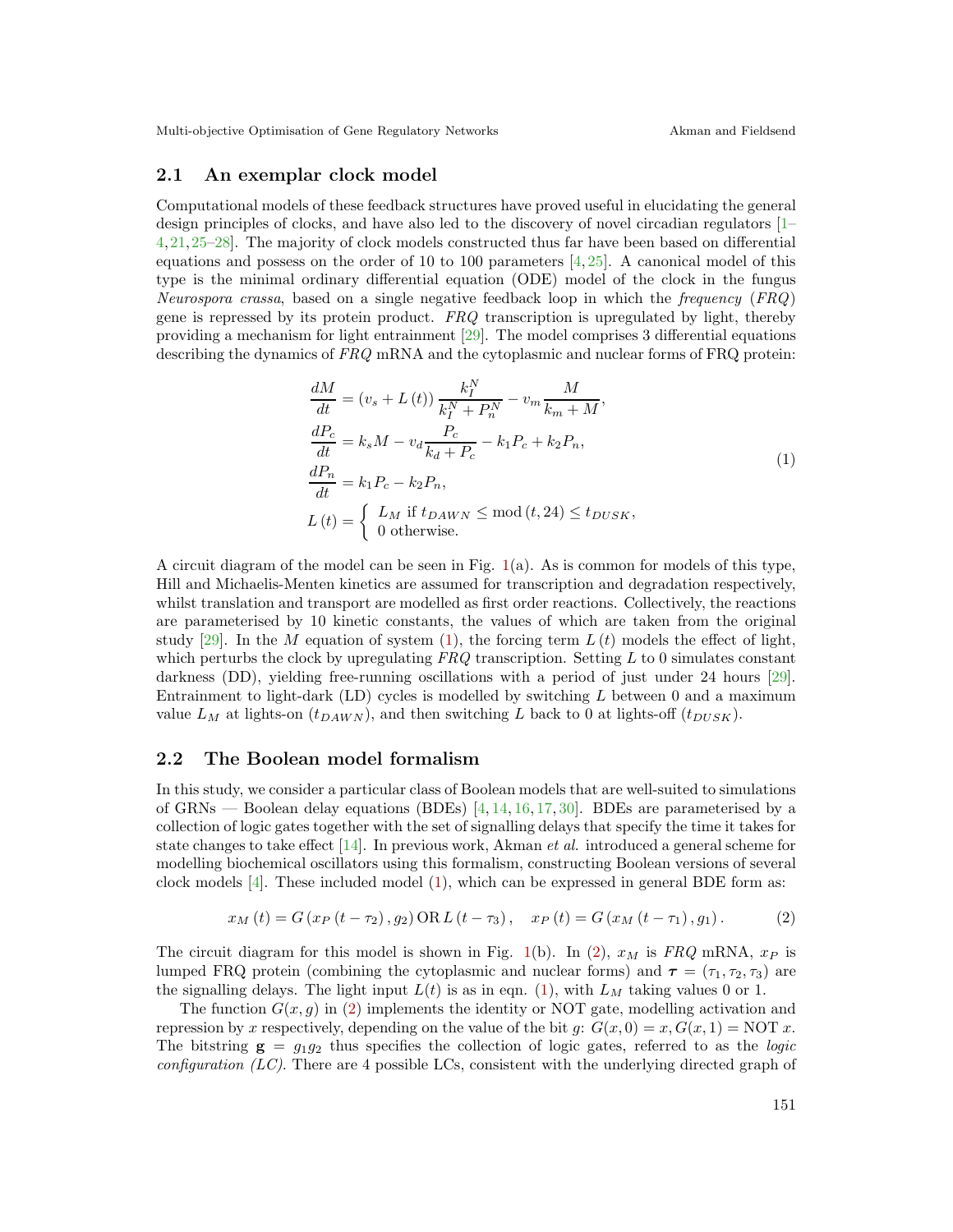<span id="page-3-0"></span>

Figure 1: (a) Circuit diagram of the ODE model [\(1\)](#page-2-0) for the N. crassa circadian clock. FRQ mRNA (M) is translated into protein  $(P_c)$  in the cytoplasm and then transported into the nucleus  $(P_n)$  where it represses FRQ transcription. Light (flash symbol) entrains the model by upregulating transcription. (b) Circuit diagram of the general Boolean formulation [\(2\)](#page-2-1) of (a).  $x_M$  denotes FRQ mRNA and  $x_P$  denotes bulk FRQ protein. L indicates light,  $\{\tau_1, \tau_2, \tau_3\}$ represent the signalling delays and  $\{T_M, T_P\}$  are the discretisation thresholds used to fit the discrete model to continuous data.  $g_1, g_2 \in \{0, 1\}$  index logic gates that can be varied to generate different regulatory structures, or logic configurations (LCs). The LC consistent with the ODE model (the DE LC) is  $\{g_1 = 0, g_2 = 1\}$  — its circuit diagram is plotted in (c).

the ODE model (*i.e.* the graph with connections  $M \to P_c \to P_n \to M$ ), of which only one,  $g = 01$ , is consistent with the pattern of activation/inhibition of the ODE model (activation of  $x_P$  by  $x_M$ ; repression of  $x_M$  by  $x_P - cf$ . Fig. [1\(](#page-3-0)c)). This configuration is hence referred to as the DE LC. The other 3 configurations represent alternative regulatory structures consistent with the model graph:  $e.g.$   $\mathbf{g} = 00$  corresponds to a double positive feedback loop circuit.

### 3 Optimisation protocol

#### 3.1 Synthetic data & thresholding

Following the approach used in [\[4\]](#page-12-1), we optimise the BDE model [\(2\)](#page-2-1) to synthetic mRNA and protein data generated from the corresponding ODE formulation [\(1\)](#page-2-0) using the variant of Gillespie's stochastic simulation algorithm introduced by Gonze et al. [\[31\]](#page-12-21). 4 independent sets of  $\{M(t), P_c(t), P_n(t)\}\$ timeseries were generated over the interval  $0 \le t \le 120$  (5 circadian cycles), starting from an initial condition on the system attractor; next, the cytoplasmic and nuclear proteins were summed to obtain a bulk protein variable  $P = P_c + P_n$ ; finally the mRNA and protein traces  $\{(M(t), P(t)) : 0 \le t \le 120\}$  were sampled every  $\tau_s = 0.5$ h, reflecting the minimum possible experimental resolution [\[4\]](#page-12-1). Here, we present the results obtained for one set of timeseries (shown in Figs.  $6(a-b)$  $6(a-b)$ ) that is representative of the results obtained with the others.

In order to enable this data to be compared to the solutions of [\(2\)](#page-2-1) for a given logic configuration g and delay set  $\tau$ , the sampled timeseries were normalised between 0 and 100, and then discretised by applying thresholds  $0 < T_M < 100$  (mRNA) and  $0 < T_P < 100$  (protein), such that all subthreshold values are set to 0 (OFF) and all suprathreshold values to 1 (ON). This yields the sampled, discretised synthetic mRNA and bulk protein timeseries  $\{(D_M(t; T_M), D_P(t; T_P)) : 0 \le t \le 120, t/\tau_S \in \mathbb{Z}\}.$  The first cycle of discretised data is then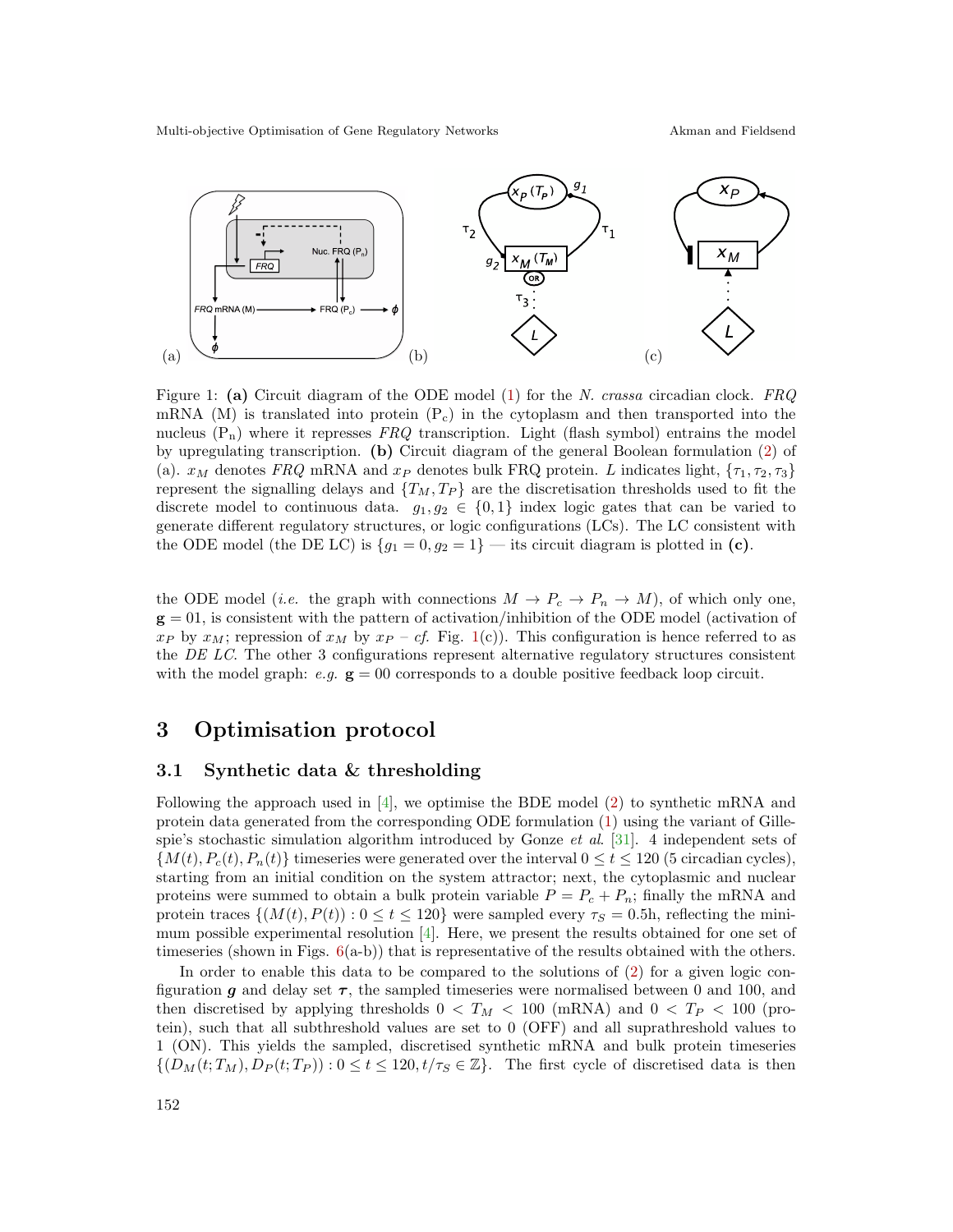used to generate predicted timeseries  $(\hat{x}_M(t), \hat{x}_P(t))$  from [\(2\)](#page-2-1) that are scored against the last 4 circadian cycles of data, as described below in sections [3.2](#page-4-0) and [3.3.](#page-4-1)

#### <span id="page-4-0"></span>3.2 Generating model predictions

The model prediction  $(\hat{x}_M(t), \hat{x}_P(t))$  is calculated as

<span id="page-4-2"></span>
$$
(\hat{x}_M(t), \hat{x}_P(t)) = \begin{cases} (D_M(t; T_M), D_P(t; T_P)), & \text{if } 0 \le t \le 24, \\ (G(P_I(t), g_2) \text{ OR } L(t - \tau_3), G(M_I(t), g_1)), & \text{if } 24 < t \le 120, \end{cases}
$$
(3)

where  $P_I(t)$  and  $M_I(t)$  represent the protein and mRNA timeseries used to generate the prediction in the projection interval  $24 < t \le 120$ . We consider two choices for these timeseries that yield different prediction methods. The first uses only the data timeseries for projection, and is obtained by setting  $P_I(t) = D_P(t - \tau_2; T_P)$  and  $M_I(t) = D_M(t - \tau_1; T_M)$ . As the predictions are obtained from each model equation independently of the other one, this method is referred to as serial updating. The second method numerically approximates true solutions of [\(2\)](#page-2-1) by solving the equations simultaneously, with the first cycle of data used as the system history [\[14\]](#page-12-18). It is obtained by setting  $P_I(t) = \hat{x}_P(t - \tau_2)$  and  $M_I(t) = \hat{x}_M(t - \tau_1)$ . As the predictions are now dependent on one another, this method is referred to as *parallel updating*.

We note that the thresholds  $(T_M, T_P)$  act as meta-parameters in [\(3\)](#page-4-2): although they do not directly affect the form of model [\(2\)](#page-2-1), which only depends on the delays  $\tau$  and logic gates g, they determine the data used to compute model predictions and to cost predictions against. We further note that for a given combination of delays  $\tau$  and thresholds  $\mathbf{T}$ , an exact prediction generated using parallel updating (*i.e.* one for which  $\hat{x}_M(t) \equiv D_M(t; T_M)$  and  $\hat{x}_P(t) \equiv D_P(t; T_P)$ ) is, by definition, an exact solution of  $(2)$ , with the data as the initial history; furthermore, it will automatically satisfy the serial update equations. However, the converse is not true: an exact prediction  $(\hat{x}_M(t), \hat{x}_P(t))$  obtained by serial updating will not necessarily satisfy the parallel update equations. Accurate predictions obtained with serial updating thus generate timeseries that are consistent with the model; some of these will also be true solutions of [\(2\)](#page-2-1). Serial updating can thus be considered a computationally cheap way of generating putative model solutions. Following [\[4\]](#page-12-1), we use the latter for all optimisations, and then implement parallel updating to select viable models from the resulting ensemble of potential designs. As in [\[4\]](#page-12-1), both serial and parallel updating were implemented using timestepping, with the timestep  $\Delta t$ set to the sampling interval  $\tau_S$ . Consequently, all  $\tau_k$ s are taken as integer multiples of  $\Delta t$ .

#### <span id="page-4-1"></span>3.3 Objective functions

In order to assess the goodness-of-fit of the model predictions  $(\hat{x}_M(t), \hat{x}_P(t))$  generated using serial updating, two objective functions  $f_{DD}$  and  $f_{LD}$  were used, scoring the model against timeseries simulated in two light regimes: (i) constant darkness (termed DD), obtained by setting  $L_M = 0$  in the  $L(t)$  equation (cf. eqns. [\(1\)](#page-2-0)); and (ii) 12:12 light-dark (LD) cycles (alternating 12h periods of light and dark), obtained by setting  $L_M = 1$ ,  $t_{DAWN} = 6$  and  $t_{DUSK} = 18$  in the  $L(t)$  equation. The individual objectives  $\hat{f}_{DD}$  and  $\hat{f}_{LD}$  are calculated as  $\hat{f}_i(\pmb{\tau}, \mathbf{g}, \mathbf{T}) = \sum_{j=M,P} \hat{f}_{i,j}(\pmb{\tau}, \mathbf{g}, \mathbf{T}),$  where

$$
\hat{f}_{i,j}(\boldsymbol{\tau}, \mathbf{g}, \mathbf{T}) = \frac{1}{N(\tau_S)} \sum_{k=24/\tau_S}^{120/\tau_S} d_H(\hat{x}_j(k\tau_S; \boldsymbol{\tau}, \mathbf{g}, \mathbf{T}, \mathbf{D}_i(\mathbf{T})), D_{i,j}(k\tau_S; T_j)),
$$
\n(4)

153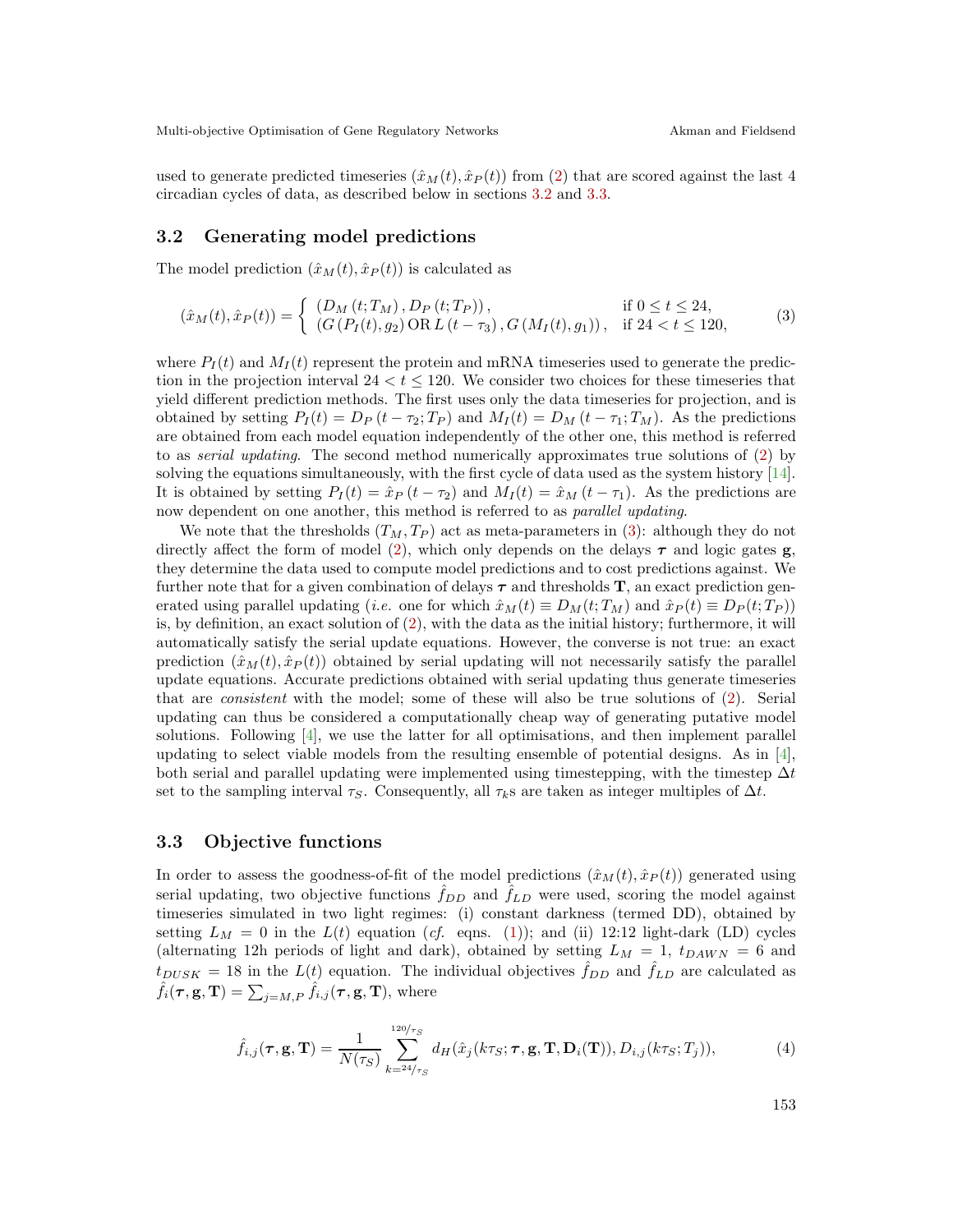and where  $\mathbf{D}_i(\mathbf{T}) = \{ (D_{i,M}(t; T_M), D_{i,P}(t; T_P)) : 0 \le t \le 120) \}$  denotes the discretised data generated in light condition i,  $\hat{x}_j(k\tau_\mathcal{S}; \tau, \mathbf{g}, \mathbf{T}, \mathbf{D}_i(\mathbf{T}))$  is the corresponding prediction for vari-able j generated from [\(3\)](#page-4-2) (with all dependencies written explicitly),  $N(\tau_S) = \frac{96}{\tau_S} + 1$  is the number of timeseries points used for costing and  $d_H(\cdot, \cdot)$  is Hamming distance between bitstrings. The discrepancy  $\hat{f}_{i,j}$  between prediction and data for each variable is thus measured as the Hamming distance normalised by bitstring length [\[4,](#page-12-1)[32\]](#page-12-22). It follows that  $0 \leq \hat{f}_i \leq 2$ , with lower costs indicating better fits of the model to data in each case.

In optimising model predictions to synthetic data, it is possible to obtain designs  $(\tau, T, g)$ such that the thresholds are close to 0 or 100. In such cases, the discretised data contains bitstrings composed almost entirely of 0s or 1s. This can yield solutions that, whilst having low objective values, contain little temporal information  $[4, 30]$  $[4, 30]$ . To mitigate against this problem, we introduce a penalty term for each objective, based on calculating the score that would be obtained by chance from timeseries containing the same proportion of 0s and 1s as the prediction and discretised data [\[4,](#page-12-1)[30\]](#page-12-20). Formally, given a threshold combination  $\bf{T}$ , for each light condition i and variable j, let  $p_{i,j}$  and  $\hat{p}_{i,j}$  denote the proportion of ones in the resulting thresholded data and model prediction, respectively. Further, let  $\{\eta_{i,j,k}^D, \eta_{i,jk}^M : 1 \leq k \leq N(\tau_S)\}\$  be i.i.d. Bernoulli random variables with means  $p_{i,j}$  and  $\hat{p}_{i,j}$ , respectively. Then, if  $\eta_{i,j,k}^D$  and  $\eta_{i,j,k}^M$  are independent for all  $k$ , the normalised Hamming distance between the random bitstrings is given by  $\frac{1}{N}\sum_{k=1}^N d_H(\eta_{i,j,k}^D, \eta_{i,j,k}^M)$ , which follows a Binomial distribution with mean  $\mu_{i,j}$  and standard deviation  $\sigma_{i,j} = \sqrt{\mu_{i,j}(1-\mu_{i,j})/N}$ , where  $\mu_{i,j} = p_{i,j} + \hat{p}_{i,j} - 2p_{i,j}\hat{p}_{i,j}$ . Thus, as the sampling interval  $\tau_S \to 0$ ,  $N(\tau_S) \to \infty$  and hence  $\sigma_{i,j} \to 0$ ; *i.e.*, the distribution of normalised Hamming distances converges to its mean value,  $\mu_{i,j}$ . The optimisation results obtained previously for the uni-objective optimisation problem returned threshold values  $T_i$  that maximised the binary entropy of the data, *i.e.* thresholds yielding  $p_{i,j}, \hat{p}_{i,j} \approx 1/2$  [\[4,](#page-12-1)[30\]](#page-12-20). For such solutions,  $\mu_{i,j} \approx 1/2$ . Accordingly, we define the final penalised cost function  $f_i$  for  $i = \{DD, LD\}$  as

$$
f_i(\boldsymbol{\tau}, \mathbf{g}, \mathbf{T}) = \sum_{j=M,P} f_{i,j}(\boldsymbol{\tau}, \mathbf{g}, \mathbf{T}); \quad f_{i,j}(\boldsymbol{\tau}, \mathbf{g}, \mathbf{T}) = \hat{f}_{i,j}(\boldsymbol{\tau}, \mathbf{g}, \mathbf{T}) + \frac{1}{2} - \mu_{i,j}(\boldsymbol{\tau}, \mathbf{g}, \mathbf{T}). \tag{5}
$$

This means that for biologically feasible solutions,  $f_{i,j} \approx \hat{f}_{i,j}$ , and so no penalty is applied. However, extreme thresholds yielding good scores (*i.e.* for which  $p_{i,j} \approx 0$  or  $p_{i,j} \approx 1$ , but  $\hat{f}_{i,j} \approx \mu_{i,j}$ ) will be penalised, receiving a cost score of  $\approx 1/2$ , rather than 0.

### 3.4 Multi-objective optimisation

Here, rather than summing  $f_{DD}$  and  $f_{LD}$  as was done in previous studies [\[4,](#page-12-1) [30\]](#page-12-20), we instead use a multi-objective approach, in which the objectives are optimised together, with no a priori assumptions about the relative importance of each. In multi-objective optimisation, we seek the Pareto optimal set of trade-off solutions — those where the improvement on any single  $f_i$ , by varying a solution,  $x$ , within some feasible domain,  $\mathcal{X}$ , can only be achieved by degrading the performance on one or more other criteria. Selection of a single solution (model) can then be via a posteriori preference articulation [\[33\]](#page-12-23). Formally, a design x is said to dominate another design  $\mathbf{x}'$   $(\mathbf{x} \prec \mathbf{x}')$  if it is no worse on all criteria and strictly better on at least one. The set of all possible Pareto optimal solutions (the *Pareto set*) is defined as  $\mathcal{P} = \{ \mathbf{x} \in \mathcal{X} | \exists \mathbf{x}' \prec \mathbf{x}, \mathbf{x}' \in \mathcal{X} \}.$ The image of the Pareto set in objective space is known as the *Pareto front*, F.

This definition of dominance allows us to put a partial order on any two solutions (dominated, dominating and mutually non-dominating). Given an exhaustive search over  $\mathcal{X}$ , this ordering allows the Pareto set to be found (the non-dominated subset). However, often such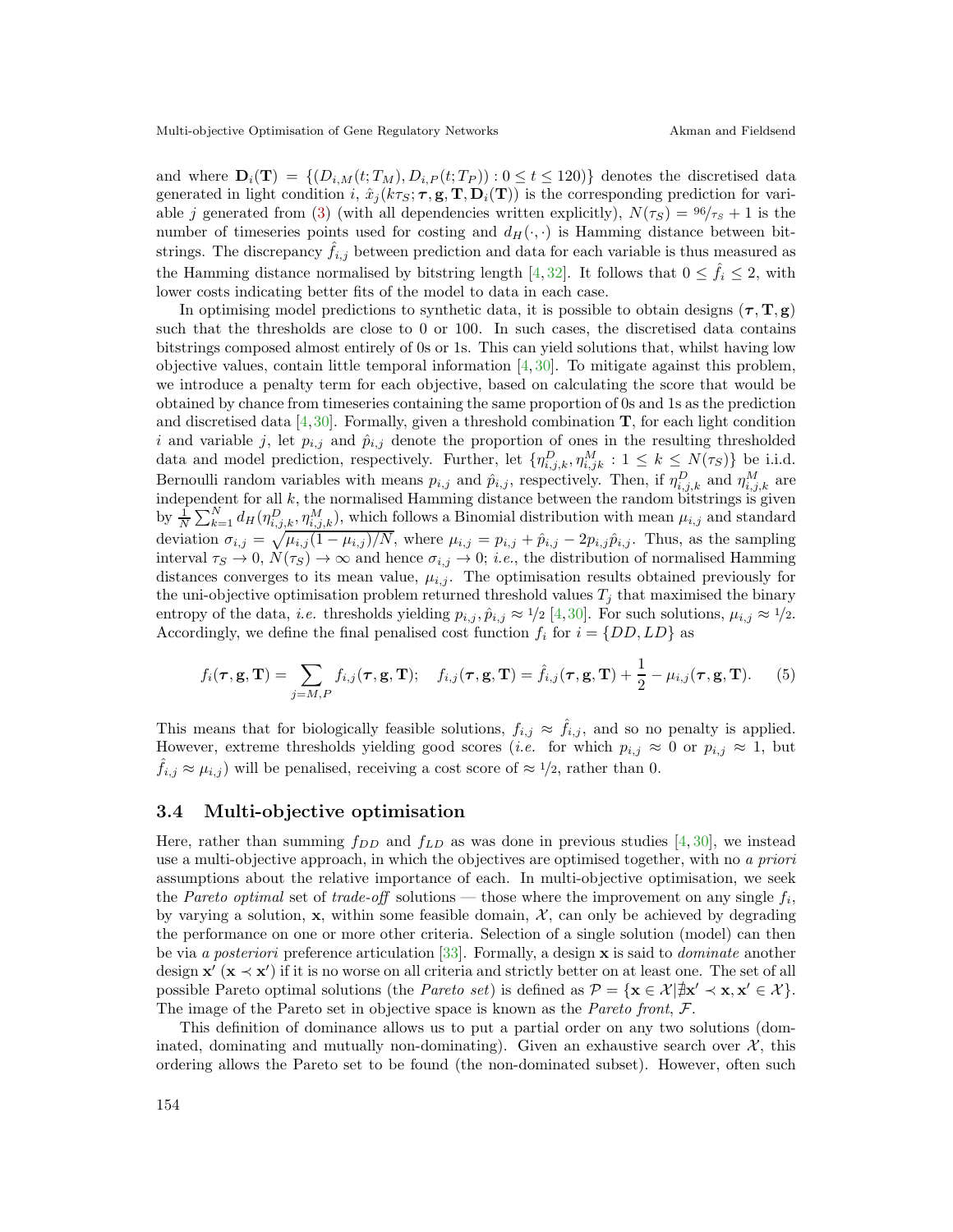exhaustive search is infeasible, and so we must rely on search methods which deliver an approximation to  $P$ . Probably the most popular family of such methods are those in nature-inspired computation. These heuristic/stochastic approaches aim to roughly mimic the ways in which various problems are solved in the natural world, via a computational analogue. Examples include genetic algorithms and evolution strategies (evolution), and particle swarm optimisation (cognitive and social aspects of search in swarms/flocks), as well as many others [\[33–](#page-12-23)[35\]](#page-12-24).

### 3.5 The optimiser

In order to tackle the optimisation of our BDE model, we implemented a domain-specific multi-objective evolution strategy (MOES), in which the parameter vector is defined as the combination of delays and thresholds,  $\mathbf{x} = (\tau_1, \tau_2, \tau_3, T_M, T_P)$ , and the objective vector is the combined vector of DD and LD scores,  $y = (f_{DD}, f_{LD})$ . The constraints defining X are

<span id="page-6-0"></span>
$$
0 \le \tau_1, \tau_2 \le 23.5, \quad 0 \le \tau_1 + \tau_2 \le 23.5, \quad 0 \le \tau_3 \le 12, \quad 0 \le T_M, T_P \le 100. \tag{6}
$$

The delay constraints ensure that the sum of the signalling delays around the negative feedback loop do not sum to a value greater than the period of free-running or entrained oscillations [\[4,](#page-12-1)[30\]](#page-12-20). The grid search employed previously in [\[4\]](#page-12-1) sought to minimise  $f_{DD} + f_{LD}$ , and exhaustively searched over the finite, *discrete* design space,  $\mathcal{X}_{discrete}$ , obtained by choosing delay-threshold combinations with  $\tau_k = \{0.5p : p \in \mathbb{N} \cup \{0\}\}\$ and  $T_j = \{2q : q \in \mathbb{N} \cup \{0\}\}\$ , subject to the constraints defined in  $(6)$ . This required a total of 67,300,875 calculations of y for each LC g. The MOES attempts to provide approximately the same results as the exhaustive grid search, but with significantly fewer function evaluations. Briefly, the MOES iteratively evolves an archive, A, comprising an estimate of the Pareto set,  $P$ . The algorithm starts by generating m random solutions, from which non-dominated members are extracted to initialise  $A$ . At each subsequent iteration, a member of  $A$  is randomly selected for mutation, and if its offspring is not dominated by any elements of A, it is inserted into it, and any members dominated by it are removed. The algorithm continues until  $n$  function evaluations have been executed. Detailed pseudocode for the optimiser is given in section [A1.1.](#page-13-0)

#### 3.6 Optimisation experiments

For each fixed choice of gates  $g = g_1 g_2$ , we optimise  $f_{DD}$  and  $f_{LD}$  over the combination of delays  $\tau = (\tau_1, \tau_2, \tau_3)$  and thresholds  $\mathbf{T} = (T_M, T_P)$ , over the following two choices for X: (i) the discrete space  $\mathcal{X}_{discrete}$  defined above, in which the delays  $\tau_k$  are integer multiples of the sampling interval  $\tau_s$  and the thresholds are varied in steps of 2%; and (ii) a mixed integer space,  $\mathcal{X}_{mixed}$ , in which the delays are varied as in (i), but thresholds vary continuously. As  $\mathcal{X}_{discrete}$  was fully explored in the previous uni-objective optimisation problem considered in [\[4\]](#page-12-1), experiment (i) enables us to directly compare the performance of our optimiser against grid search on the multi-objective version of the problem, executed on the same domain. Experiment (ii) assesses whether the optimiser is able to find superior solutions to those obtained with grid search, when the domain is no longer discrete. In both experiments, a key aim is to assess the ability of the optimisation protocol to recover the DE LC  $g = 01$  — the configuration corresponding to the ODE model used to generate the synthetic fitting data (see Fig.  $1(c)$  $1(c)$ ).

#### 3.7 Assessing optimiser performance

The set of solutions found using the MOES should be well converged to the Pareto front. Furthermore, given that we are using a stochastic search process, we are concerned that the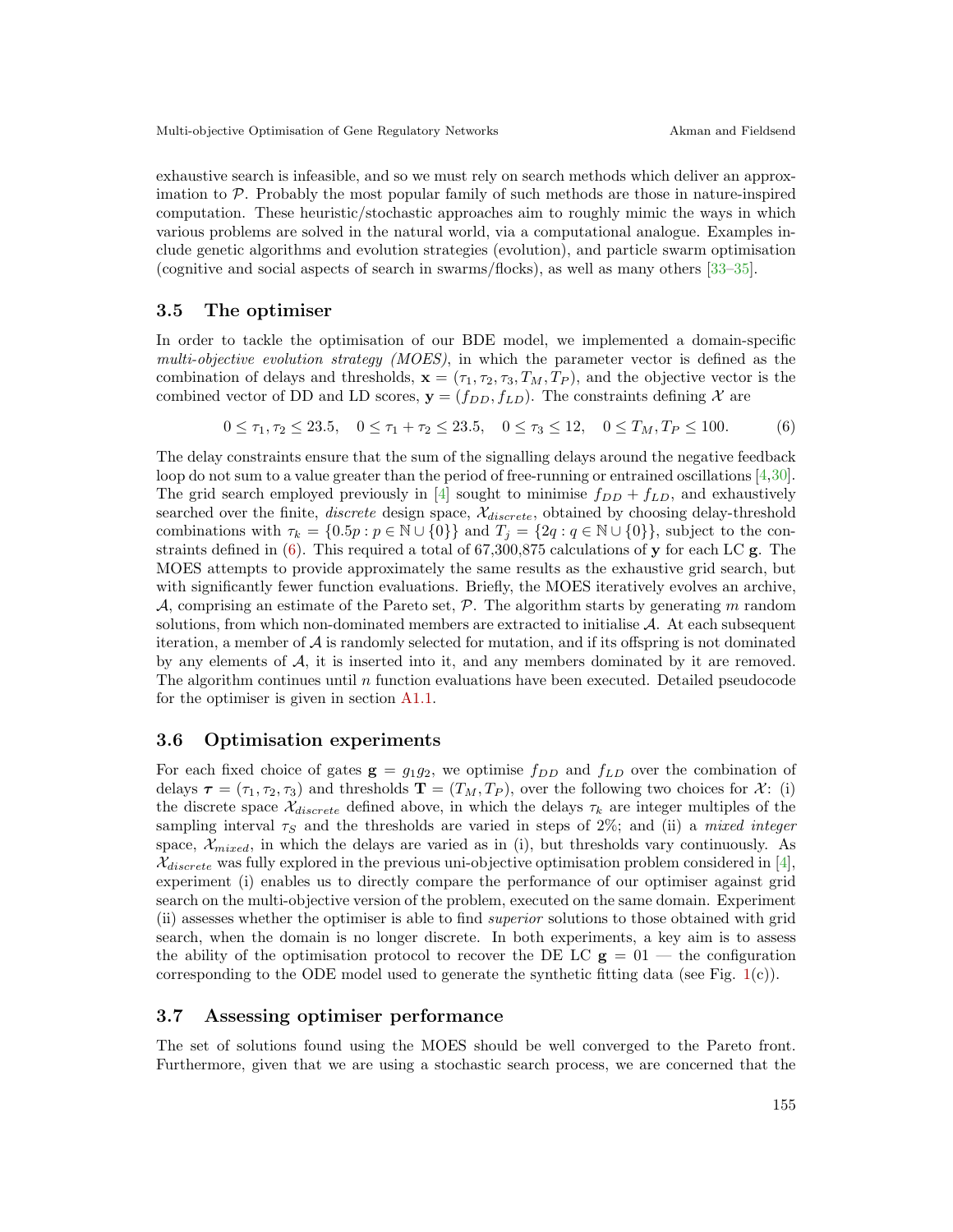algorithm should perform consistently. A popular measure used to test solutions for these properties is the hypervolume measure [\[36\]](#page-12-25). This calculates the proportion of volume in objective space that is dominated by the Pareto front  $F$ , which is also dominated by the approximation to  $\mathcal F$  generated by the optimiser. Note that in order to calculate this, we must have access to F. For  $\mathcal{X}_{discrete}$ , the results from the exhaustive grid search give us this set, which we denote  $\mathcal{F}_{discrete}$ . A reference point also needs to be defined for the hypervolume calculation (which, along with the Pareto front, defines the bounds of the volume being assessed). Here, we know the worst possible objective values  $\{f_{DD} = 2, f_{LD} = 2\}$ , and so a natural reference point is (2,2). Given these settings, if  $\mathcal{H}(\mathcal{A})$  is high, this indicates that the members of  $\mathcal A$  are well converged to  $\mathcal{P}_{discrete}$  and when  $\mathcal{H}(\mathcal{A}) = 1$  then  $\mathcal{A} = \mathcal{P}_{discrete}$  (full convergence of the approximation to the true front). For  $\mathcal{X}_{mixed}$ , we do not have access to the true front, as the full search space is computationally intractable. However, we can still compute hypervolume using  $\mathcal{F}_{discrete}$  and the worst-case reference point, with  $\mathcal{H}(\mathcal{A})$  values greater than 1 now taken to indicate that the mixed integer optimiser can find solutions better than those possible under the exhaustive grid-search of  $\mathcal{X}_{discrete}$ .

### 4 Results

The optimiser described above was run for a total of  $n = 100,000$  function evaluations on 100 separate runs (initialised from  $m = 100$  uniformly drawn parameterisations  $-$  a different set for each run). Visualising the cost landscape searched by the optimiser is non-trivial. We can, however, illustrate the density mapping of solutions by uniformly sampling from  $\mathcal{X}$ , and plotting the corresponding points  $(f_{DD}(\mathbf{x}), f_{LD}(\mathbf{x}))$  in each case. This is illustrated in Fig. [2](#page-8-0) (top row), where 1,000,000 uniform samples from  $\mathcal X$  are taken. Across gate combinations, we clearly see that a high density of solutions are mapped to the region around  $(f_{DD}, f_{LD}) = (1, 1)$  — models that effectively behave at random. Also plotted are the members of  $\mathcal{F}_{discrete}$  — the Pareto front found by exhaustive grid-search of  $\mathcal{X}_{discrete}$ . As can be seen, these are clearly drawn from very small regions of  $\mathcal{X}_{discrete}$ , indicating that the set of target points for the optimiser lies in a region of the search space that is extremely difficult to locate using random search alone.

#### 4.1 Searching over the discrete parameter space

For the first set of experiments, the random initialisation was drawn from the discrete delaythreshold parameter space,  $\mathcal{X}_{discrete}$ , and the discretised Gaussians used in the MOES variation operations were configured such that only x combinations lying in  $\mathcal{X}_{discrete}$  could be proposed for evaluation. This meant that we had access to the actual Pareto set for this optimiser configuration  $(\mathcal{P}_{discrete})$ , and could assess convergence rates (and consistency) to the corresponding Pareto front  $(\mathcal{F}_{discrete})$ . Fig. [3](#page-8-1) (top row) illustrates the convergence properties of the MOES in this case. For all logic configurations, the optimiser finds a reasonable approximation to  $\mathcal{F}_{discrete}$ within 1,000 function evaluations (on average to within 2% of  $\mathcal{F}_{discrete}$ ), and by 10,000 function evaluations, the majority of optimiser runs have found  $\mathcal{F}_{discrete}$ . This is in contrast to a uniform random search of  $\mathcal{X}_{discrete}$  (also plotted) which after 100,000 function evaluations has still not reached the same level that the MOES achieved in just 1,000 evaluations. The figure also shows the consistency over time of optimiser performance, via the rapid tightening of the interquartile ranges to the median hypervolume.

The progression of the optimiser over time can be more directly visualised by examining the distributions plotted from a single run of the MOES shown in Fig. [2](#page-8-0) (bottom row). For each of the gates, the leading edge of the distribution (lower left edge) exhibits convergence to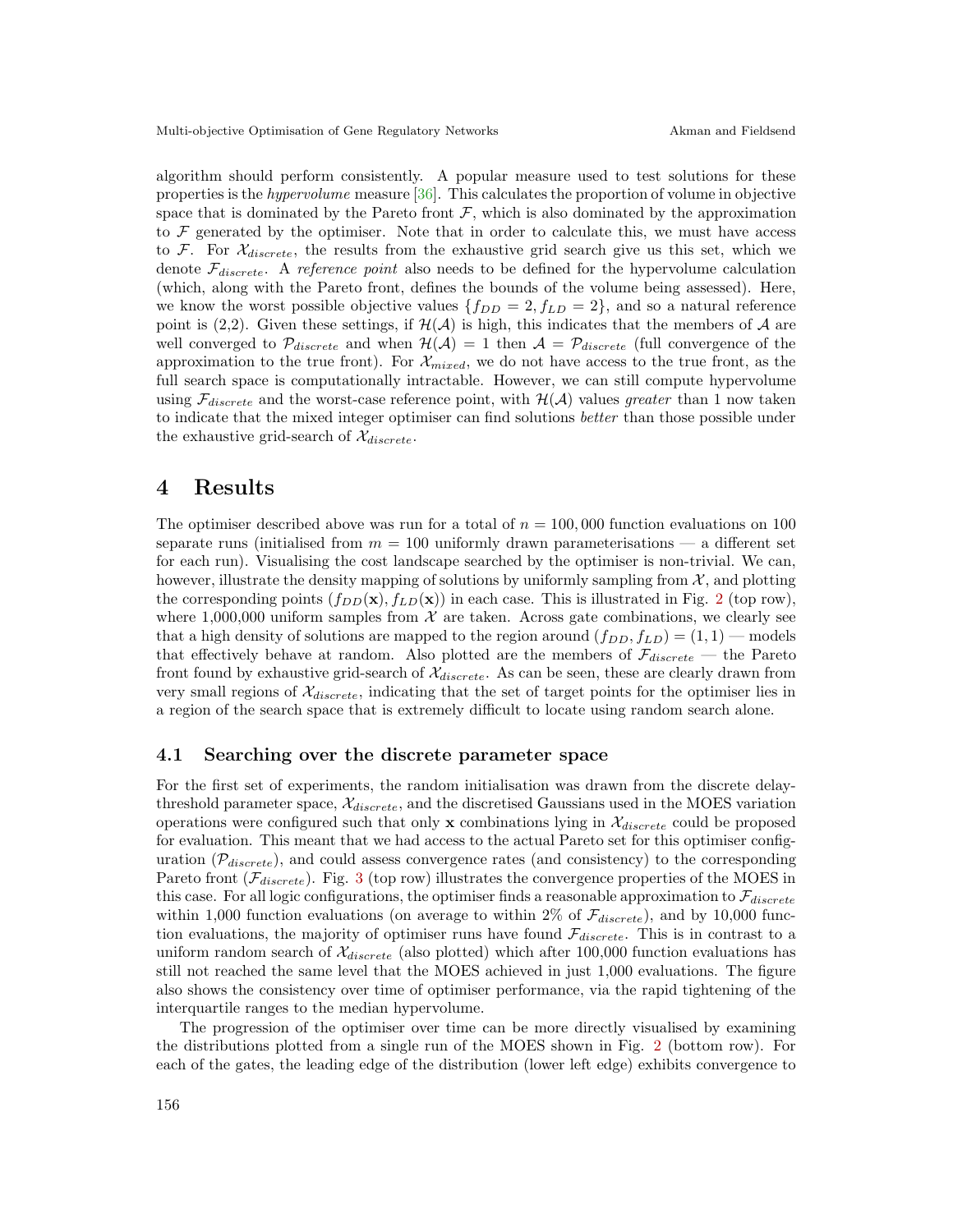<span id="page-8-0"></span>

Figure 2: Cost distributions for each logic configuration  $\mathbf{g} \in \{0,1\}^2$ . Top row: approximation by uniformly sampling 1,000,000 points in  $\mathcal X$  and plotting the corresponding values of  $f_{DD}$  and  $f_{LD}$  as biobjective grid densities. The Pareto front  $\mathcal{F}_{discrete}$  obtained by exhaustive grid search is also shown (collection of darker points lying in lower left region of plot in each case). Bottom row: 100,000 function evaluations during a single run of the discrete space optimiser.

<span id="page-8-1"></span>

Figure 3: MOES convergence, as quantified by the hypervolume indicator,  $\mathcal{H}(\mathcal{A})$ . In each plot, the solid black line denotes the median hypervolume (over 100 runs) of the estimate stored by the MOES as the search progresses and the solid blue line shows the result obtained via uniform sampling (note the abscissa is on a log scale). Dashed lines show the 25th and 75th percentile results. Top row: convergence of the discrete space optimiser to  $\mathcal{F}_{discrete}$ . An  $\mathcal{H}(\mathcal{A})$  value of 1 indicates the Pareto front is attained. Bottom row: convergence of the mixed integer space optimiser, with hypervolume computed as for the discrete search. Here  $\mathcal{F}_{mixed}$  is unknown and an  $\mathcal{H}(\mathcal{A})$  value greater than 1 indicates that the mixed integer optimiser is able to find solutions better than those in  $\mathcal{F}_{discrete}$ . This is marked with a dot-dashed (red) line for convenience.

 $\mathcal{F}_{discrete}$ , but a distinct trailing edge of less fit solutions can be seen leading away from this area. However, comparison with the random search (top row) clearly demonstrates that the optimiser rapidly converges towards the region of  $\mathcal{X}_{discrete}$  containing the solutions of highest quality (in particular, note the comparatively low density of points around the (1,1) random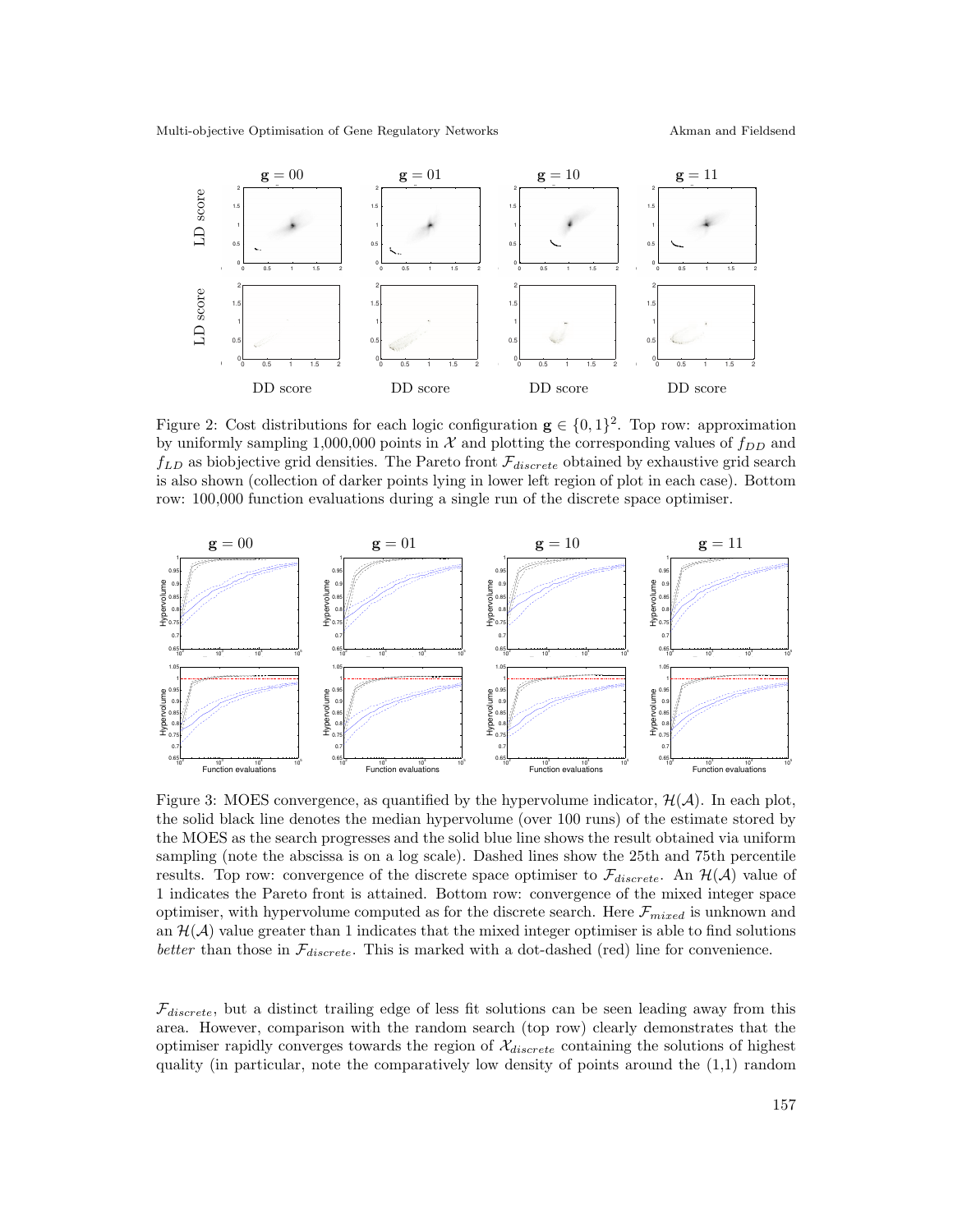<span id="page-9-0"></span>

Figure 4: Parallel coordinate plots of the parameter space locations of the estimated Pareto sets from the median performing run of each optimisation experiment. Top row: discrete parameter search. Bottom row: mixed integer parameter search.

performance region). Fig. [4](#page-9-0) (top row) shows parallel coordinate plots of the parameter space locations of the archive of the median performing runs for each logic configuration.

### 4.2 Searching over the mixed integer parameter space

For the next experiments, the delay parameters  $\tau$  were initialised and varied to discrete values as before; however the thresholds  $T$  were initialised in the continuous space (enclosed by the maximum and minimum permitted values) and the MOES variation operator for thresholds was not discretised as solutions were evolved. This meant the search space became considerably larger, but allowed us to investigate if solutions might exist in this space,  $\mathcal{X}_{mixed}$ , which outperformed those in  $\mathcal{X}_{discrete}$ . In particular, when we are optimising across  $\mathcal{X}_{mixed}$ , we do not have an  $\mathcal{F}_{mixed}$  to compare to. However, we can use  $\mathcal{F}_{discrete}$  as a baseline to reach/improve upon. Writing  $\mathbf{y} = (f_{DD}(\mathbf{x}), f_{LD}(\mathbf{x}))$  for  $\mathbf{x} \in \mathcal{X}$ , we note that since  $\mathcal{X}_{discrete} \subset \mathcal{X}_{mixed}$ , then  $\mathbf{y}_{mixed} \preceq \mathbf{y}_{discrete}|\mathbf{y}_{mixed} \in \mathcal{F}_{mixed}, \mathbf{y}_{discrete} \in \mathcal{F}_{discrete}.$  Results are provided in Fig. [3](#page-8-1) (bottom row). As can be seen, by 10,000 function evaluations this wider search has already found solutions equivalent in quality to those obtained with exhaustive grid-searching over  $\mathcal{X}_{discrete}$ , and subsequently finds solutions that are even better, as quantified by hypervolume values  $\mathcal{H}(\mathcal{A})$ with  $\mathcal{H}(\mathcal{A}) > 1$ . Fig. [4](#page-9-0) (bottom row) shows parallel coordinate plots for the archive of median performing runs for each logic configuration. The parameters are located in similar ranges to those found by the discrete search  $(cf.$  the plots in the top row of Fig. [4\)](#page-9-0); however some can be seen to lie in narrower bounded regions, which the continuous thresholds have rendered legal.

### 4.3 Comparing the discrete and mixed integer parameter searches

Fig. [5](#page-10-0) (left plots) compares  $\mathcal{F}_{discrete}$  with the estimates returned by the two implementations of the MOES. The median performing result (w.r.t. hypervolume) of the corresponding 100 runs is plotted. For each logic configuration (LC), the grid-search utilised 67,300,875 function evaluations; for each search mode (discrete and mixed integer) the MOES utilised 100,000. It can be see that although the grid-search employed 673 times more function evaluations, the discrete space MOES generates excellent approximations to it, with the entirety of  $\mathcal{F}_{discrete}$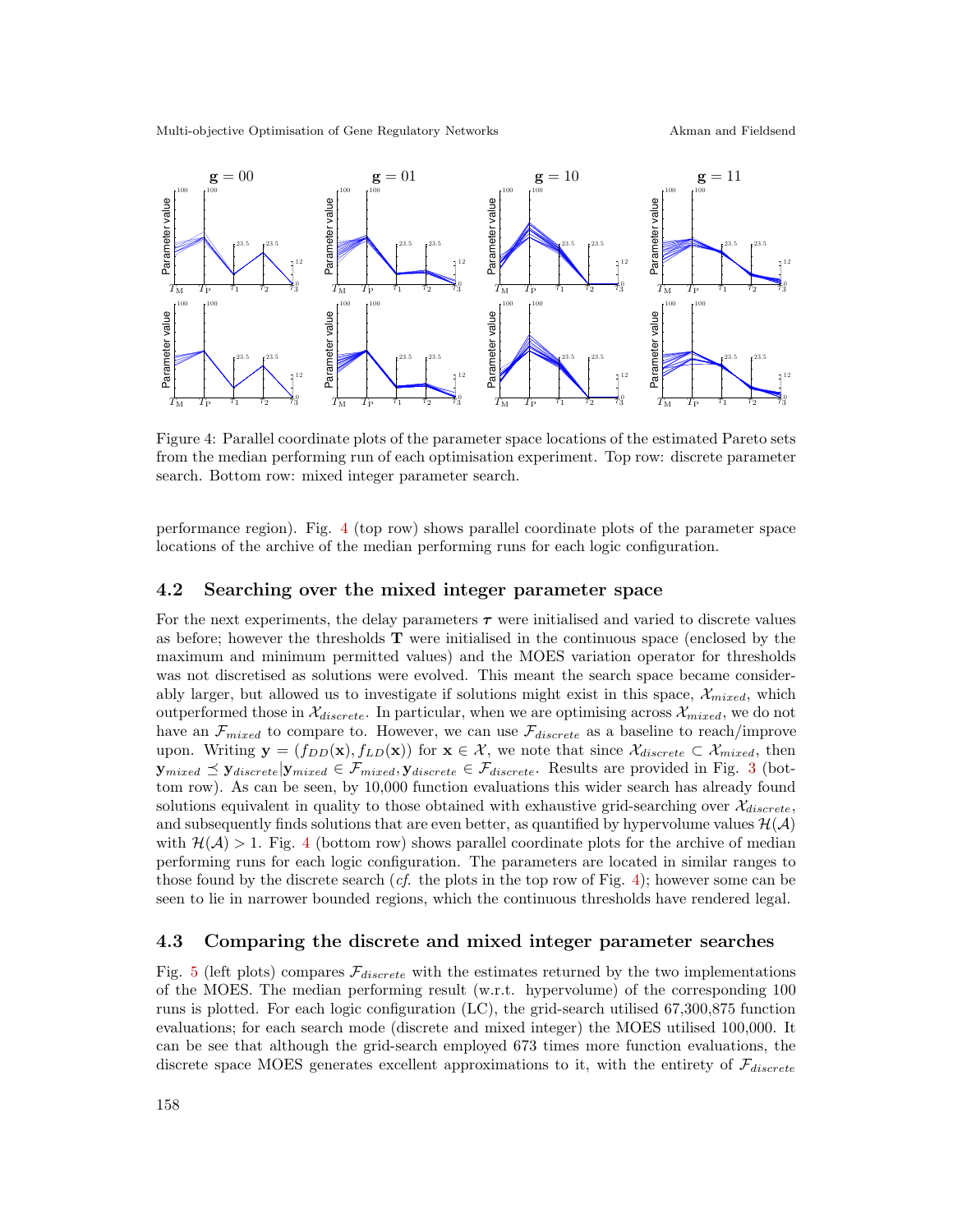<span id="page-10-0"></span>

Figure 5: Left plots: comparison of the Pareto fronts computed for each logic combination (LC) using exhaustive grid-search  $(\circ)$ , the MOES searching over the equivalent discrete representation  $\mathcal{X}_{discrete}$  (×) and the MOES searching over the mixed integer representation  $\mathcal{X}_{mixed}$  (+). Right plot: locations of the Pareto front  $\mathcal{F}_{discrete}$  in the discrete search space for each LC.

found for LCs  $g = 01$  (the data-generating, DE LC) and  $g = 10$ , and only one or two Pareto set members missing for the other two LCs. The results also show that better solutions can be found in  $\mathcal{X}_{mixed}$  when compared to  $\mathcal{X}_{discrete}$ , as the continuous space MOES has located delay-threshold combinations which dominate (in the same number of function evaluations) all of  $\mathcal{P}_{discrete}$  for LCs  $\mathbf{g} = 00, 10$  and 11. In the case of  $\mathbf{g} = 01$ , a small portion of the approximation to  $\mathcal{F}_{mixed}$  lies behind an element of  $\mathcal{F}_{discrete}$ . This indicates that there are still better solutions to be found by this particular optimiser run, as  $\mathcal{X}_{discrete} \subset \mathcal{X}_{mixed}$ . However, discovering  $\mathcal{P}_{mixed}$  via exhaustive search is infeasible, so we cannot say how well converged the MOES approximations to it are, although Fig. [3](#page-8-1) (bottom row) shows that by 100,000 function evaluations, the algorithm is performing consistently.

The individual Pareto fronts  $\mathcal{F}_{discrete}$  obtained for each LC can also be seen in Fig. [5](#page-10-0) (right plot), where they are all plotted together. Interestingly, there is a total order on these fronts, with the front for the DE LC  $g = 01$  dominating all the others. Finally, Figs. [6\(](#page-11-0)c-d) shows all the solutions obtained from the Pareto set corresponding to this front, computed with parallel updating in each case (*i.e.* true solutions of eqns. [\(2\)](#page-2-1)). It can be seen that whilst the periods of the oscillations are quite consistent, the phases at which the model components switch between OFF (0) and ON (1) vary across the front. The MOES has thus returned an ensemble of viable solutions, from which one or more final designs could be selected for further investigation (e.g. assessing the predictive performance of the model on an out-of-sample dataset).

### 5 Discussion & Conclusions

Recent years have seen increasing interest in methods for both reducing the complexity of GRN models and efficiently searching the resulting cost landscapes [\[12\]](#page-12-5). However, the majority of work in this area combines grid search (or random search) with local optimisation (e.g. simulated annealing or further grid searches at successively finer resolutions) in order to determine the best-fit model  $[1-4]$ . A problem with this approach is the computational cost of the prelim-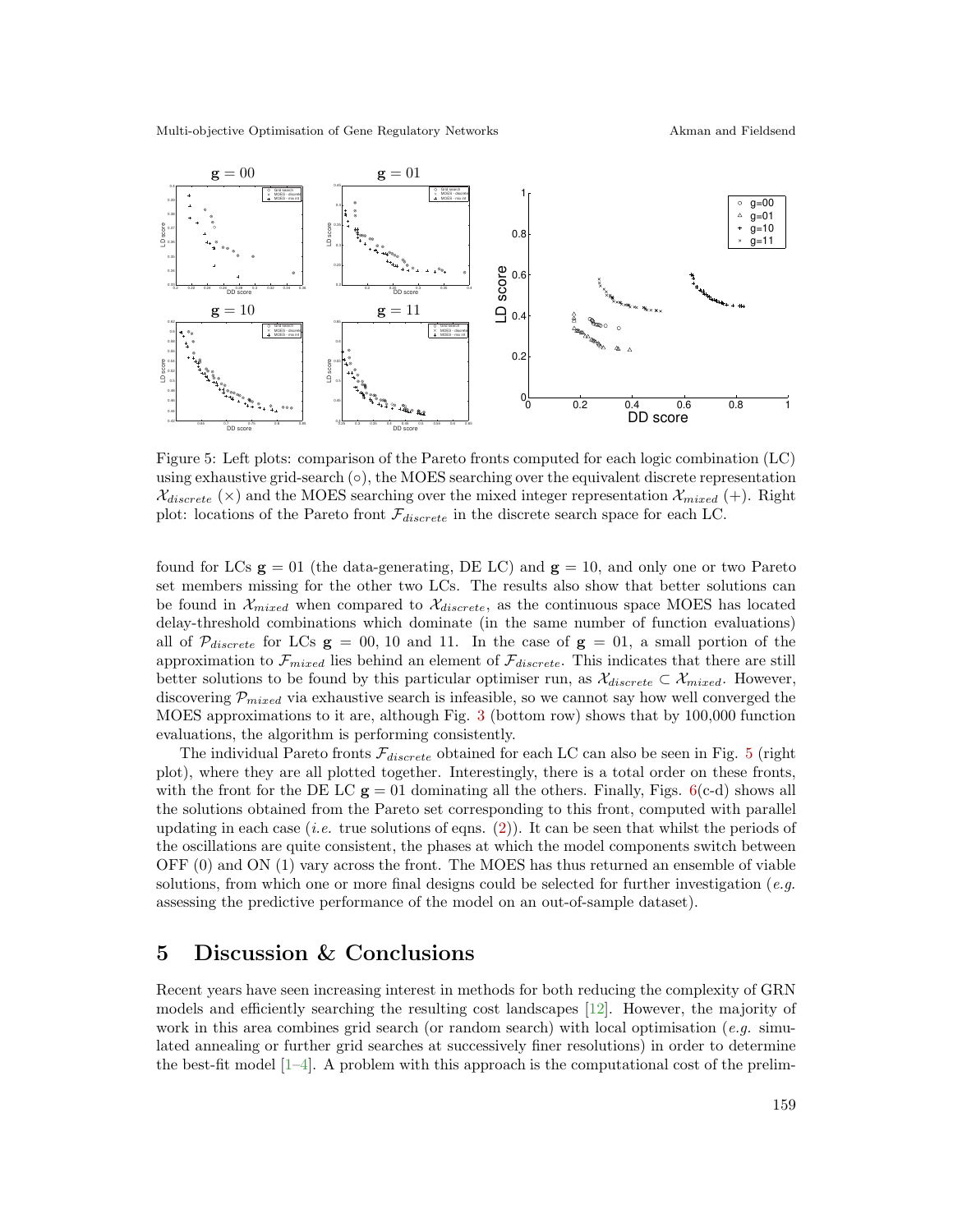<span id="page-11-0"></span>

Figure 6: Top row: synthetic mRNA timeseries  $M(t)$  (black lines) and protein timeseries  $P(t)$ (blue lines) generated from the ODE eqns. [\(1\)](#page-2-0) in DD (a) and 12:12 LD cycles (b). Simulations of the BDE eqns. [\(2\)](#page-2-1) in DD (c) and 12:12 LD cycles (d) for all parameter combinations within the Pareto set  $P_{discrete}$  obtained by optimising the model to the synthetic data with the discrete MOES for  $g = 01$ . Black/blue lines represent Boolean mRNA/protein timeseries  $x_M(t)/x_P(t)$ , respectively — these have been offset for clarity, with a more graded offset applied to solutions obtained for different parameter sets. White/black bars represent light/dark, respectively

inary search, which precludes the tackling of anything other than relatively simple problems.

In this study, we have demonstrated that for an exemplar GRN model based on Boolean logic, a multi-objective evolutionary optimiser is able to replicate the performance of gridsearching with 3 orders of magnitude fewer function evaluations. Furthermore, when the constraints on the parameter space were relaxed so that the search became mixed integer rather than discrete, the optimiser was able to find parameter combinations with superior performance to grid-searching, whilst maintaining the same reduction in computational burden. In addition, by utilising the hypervolume indicator, we demonstrated that our optimisation algorithm is robust to both the initial population distribution and the stochasticity of the optimiser.

More generally, these results provide a firm basis for future work on multi-objective optimisation of GRN models, particularly those where different potential architectures can be parametrised. Here, we ran separate optimisers for each logic configuration, obtaining Pareto fronts with a total ordering. However, this may not be the case for other models, where the Pareto fronts for different configurations may overlap, and hence — depending on the desired trade-off — a different architecture may be preferred. As such, optimising across configurations is a useful extension. This can be implemented for Boolean models by simply augmenting the parameter vector with the bits that specify the logic gates, and this simple approach has been shown to work well for the uni-objective problem [\[30\]](#page-12-20). It would also be instructive to further explore the use of serial updating as a computationally cheap surrogate for parallel updating. For example, rather than only applying parallel updating at the end of the optimisation procedure, the surrogate error could instead be actively learned by intermittently querying the cost function obtained with parallel rather than serial updating  $(e.g.$  every other generation).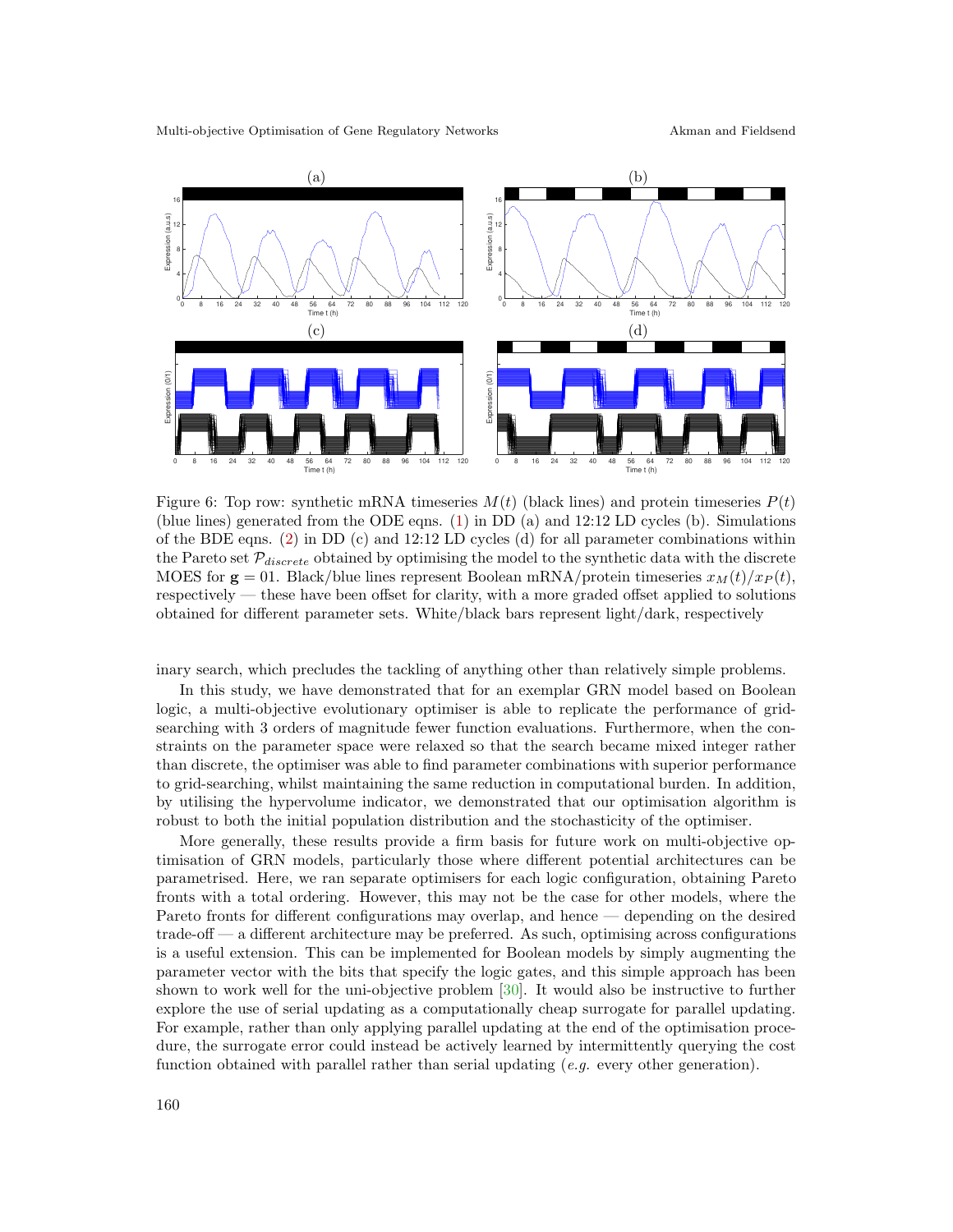## Acknowledgements

This work was supported by the Engineering and Physical Sciences Research Council [grant numbers EP/N017846/1 and EP/N014391/1]. We would like to acknowledge the use of the University of Exeter High-Performance Computing (HPC) facility in carrying out this work.

### <span id="page-12-0"></span>References

- [1] J. C. W. Locke *et. al. Mol. Syst. Biol.*, 2:59, 2006.
- [2] O. E. Akman *et. al. Mol. Syst. Biol.*, 4:64, 2008.
- <span id="page-12-1"></span>[3] O. E. Akman, D. A. Rand, P. E. Brown and A. J. Millar. *BMC Syst. Biol.*, 4:88, 2010.
- <span id="page-12-2"></span>[4] O. E. Akman *et. al. J. Roy. Soc. Interface*, 9(74):2365–2382, 2012.
- [5] J. B. Johnson and K. S. Omland. *Trends Ecol. Evol.*, 19(2):101–108, 2004.
- [6] M. Ashyraliyev *et. al. FEBS J.*, 276(4):886–902, 2009.
- [7] G. Cedersund and J. Roll. *FEBS J.*, 276(4):903–922, 2009.
- [8] D. F. Slezak *et. al. PLoS One*, 5(10):e13283, 2010.
- <span id="page-12-3"></span>[9] G. Lillacci and M. Khammash. *PLoS Comput. Biol.*, 6(3):e1000696, 2010.
- <span id="page-12-4"></span>[10] L. Mikeev and V. Wolf. *Proc. ACM International Conference on Hybrid Systems*, 155-66, 2012.
- <span id="page-12-5"></span>[11] R. Adams *et. al. Bioinformatics*, 29(5):664–665, 2013.
- <span id="page-12-6"></span>[12] I. T. Tokuda, O. E. Akman and J. C. W. Locke. *J. Theor. Biol.*, 463:155–166, 2019.
- <span id="page-12-18"></span>[13] S. A. Kauffman. *J. Theor. Biol.*, 22(3):437–467, 1969.
- [14] D. P. Dee and M. Ghil. *SIAM J. Appl. Math.*, 44(1):111–126, 1984.
- <span id="page-12-19"></span>[15] R. Thomas. *J. Theor. Biol.*, 153:1–23, 1991.
- <span id="page-12-7"></span>[16] H. Oktem, R. Pearson and K. Egiazarian. *Chaos*, 13(4):1167–1174, 2003.
- <span id="page-12-8"></span>[17] M. Ghil, I. Zaliapin and B. Coluzzi. *Physica D*, 237(23):2967–2986, 2008.
- <span id="page-12-9"></span>[18] R. Gupta *et. al. BMC Syst. Biol.*, 5:52, 2011.
- <span id="page-12-10"></span>[19] I. Otero-Muras and J. R. Banga. *BMC Syst. Biol.*, 8:113, 2014.
- <span id="page-12-11"></span>[20] J. R. Banga. *BMC Syst. Biol.*, 2:47, 2008.
- <span id="page-12-12"></span>[21] A. Pokhilko *et. al. Mol. Syst. Biol.*, 8(1), 2012.
- <span id="page-12-13"></span>[22] M. Ehrgott. *Multicriteria Optimization*. Springer, 2nd edition, 2005.
- <span id="page-12-14"></span>[23] J. C. Dunlap, J. J. Loros and P. J. DeCoursey. *Chronobiology.* Sinauer, 2003.
- <span id="page-12-15"></span>[24] V. Resco, J. Hartwell and A. Hall. *Ecol. Lett.*, 12(6):583–592, 2009.
- [25] E. E. Zhang and S. A. Kay. *Nat. Rev. Mol. Cell Biol.*, 11:764–776, 2010.
- [26] K. Fogelmark and C. Troein. *PLoS Comput. Biol.*, 10(7):e1003705, 2014.
- <span id="page-12-16"></span>[27] J. DeCaluwe *et. al. Front. Plant Sci.*, 7(74), 2016.
- <span id="page-12-17"></span>[28] M. Foo, D.E. Somers and P.-J. Kim. *PLoS Comput. Biol*, 12(2):e1004748, 2016.
- <span id="page-12-20"></span>[29] J. C. Leloup, D. Gonze, and A. Goldbeter. *J. Biol. Rhythms*, 14(6):433–448, 1999.
- <span id="page-12-21"></span>[30] K. Doherty, K. Alyahya, O. E. Akman and J. E. Fieldsend. *Proc. GECCO 2017*, 1644–1651, 2017.
- <span id="page-12-22"></span>[31] D. Gonze, J. Halloy and P. Gaspard. *J. Chem. Phys.*, 116:10997–11010, 2002.
- <span id="page-12-23"></span>[32] S.E. Harris, B.K. Sawhill, A. Wuensche and S. Kauffman. *Complexity*, 7(4):23–40, 2002.
- [33] C. A. Coello Coello, G. B. Lamont and D. A. Van Veldhuizen. *Evolutionary algorithms for solving multi-objective problems*. Springer, 5th edition, 2007.
- <span id="page-12-24"></span>[34] K. Deb. *Multi-Objective Optimization Using Evolutionary Algorithms*. Wiley, 1st edition, 2001.
- <span id="page-12-25"></span>[35] R. Purshouse *et. al. Evolutionary Multi-Criterion Optimization*. LNCS. Springer, 2013.
- [36] Eckart Zitzler. *Evolutionary Algorithms for Multiobjective Optimization: Methods and Applications*. PhD thesis, Swiss Federal Institute of Technology (ETH), Zurich, Switzerland, 1999.